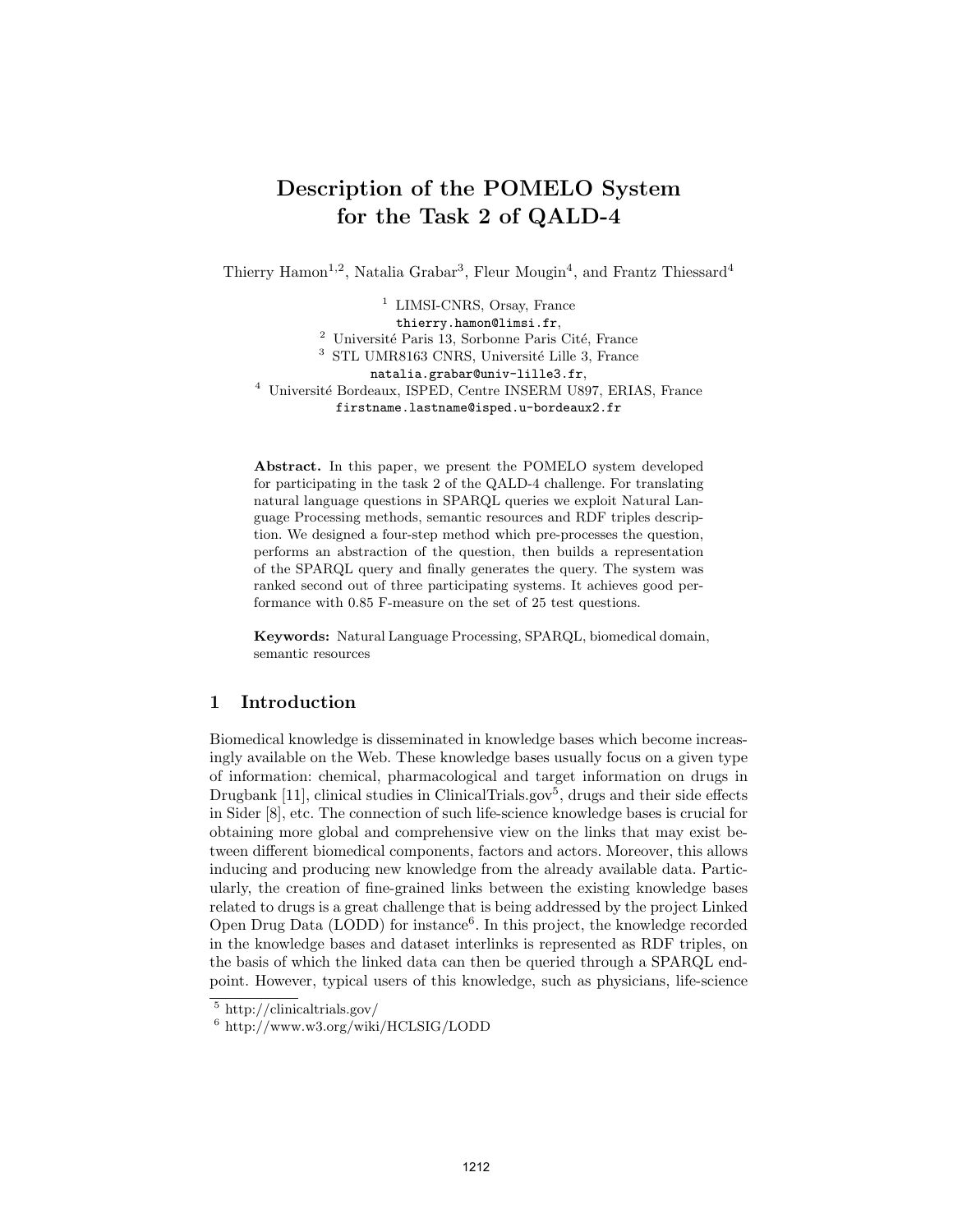researchers or even patients, cannot manage the syntactic and semantic requirements of the SPARQL language neither can they manage the structure of various knowledge bases. This situation impedes the efficient use of knowledge bases and the retrieval of useful information. Therefore, it is important to design friendly interfaces that mediate the technical and semantic complexity of the task and provide simple approaches for querying the knowledge bases.

For instance, it has been shown that for querying the knowledge bases and the Semantic Web data, the use of full and standard sentences is preferred to the use of keywords, menus or graphs [6]. While this study is conducted on general knowledge data, we assume this observation is also relevant for the users of biomedical knowledge bases. Up to now the design of friendly user interface is mainly addressed for general knowledge bases [3], [7]. We can also mention another work which aim is to translate medical questions issued from a journal into SPARQL queries [1].

In relation with such research problems, the Question Answering over Linked Data (QALD-4) campaign proposes a task dedicated to the retrieval of precise biomedical information in linked knowledge bases according to questions in natural language. We present in this paper the methodology we propose to translate natural language questions in SPARQL queries and the system we developed for our participation to the challenge.

We start with the definitions of the main terms used in the proposed presentation (Sect. 2). Then, we describe the semantic resources available and developed for enriching the questions (Sect. 3). The methodology and the system are described in Sect. 4. The evaluation of the system on the QALD-4 queries is presented in Sect. 5.

# 2 Terminology

The main terms are used with the following meaning:

- Question The questions are the natural language expressions uttered by human users in order to formulate their information need.
- Query The queries respect the SPARQL syntax and semantics. They are created automatically on the basis of (natural language) questions.
- Semantic type Semantic types are indicative of the word meaning. The semantic types are defined from URI prefixes such as *disease* for *rickets*, drug for Cetuximab, etc.
- Frame Frames are defined as linguistic representations of RDF schema. Usually the frames contain one predicate and at least two elements with associated semantic types.
- Linguistic annotation The linguistic annotations are obtained with the Natural Language Processing (NLP) tools and provide lemma, part-of-speech categories, and terms.
- Semantic annotation Semantic annotations are obtained by tagging questions with semantic resources.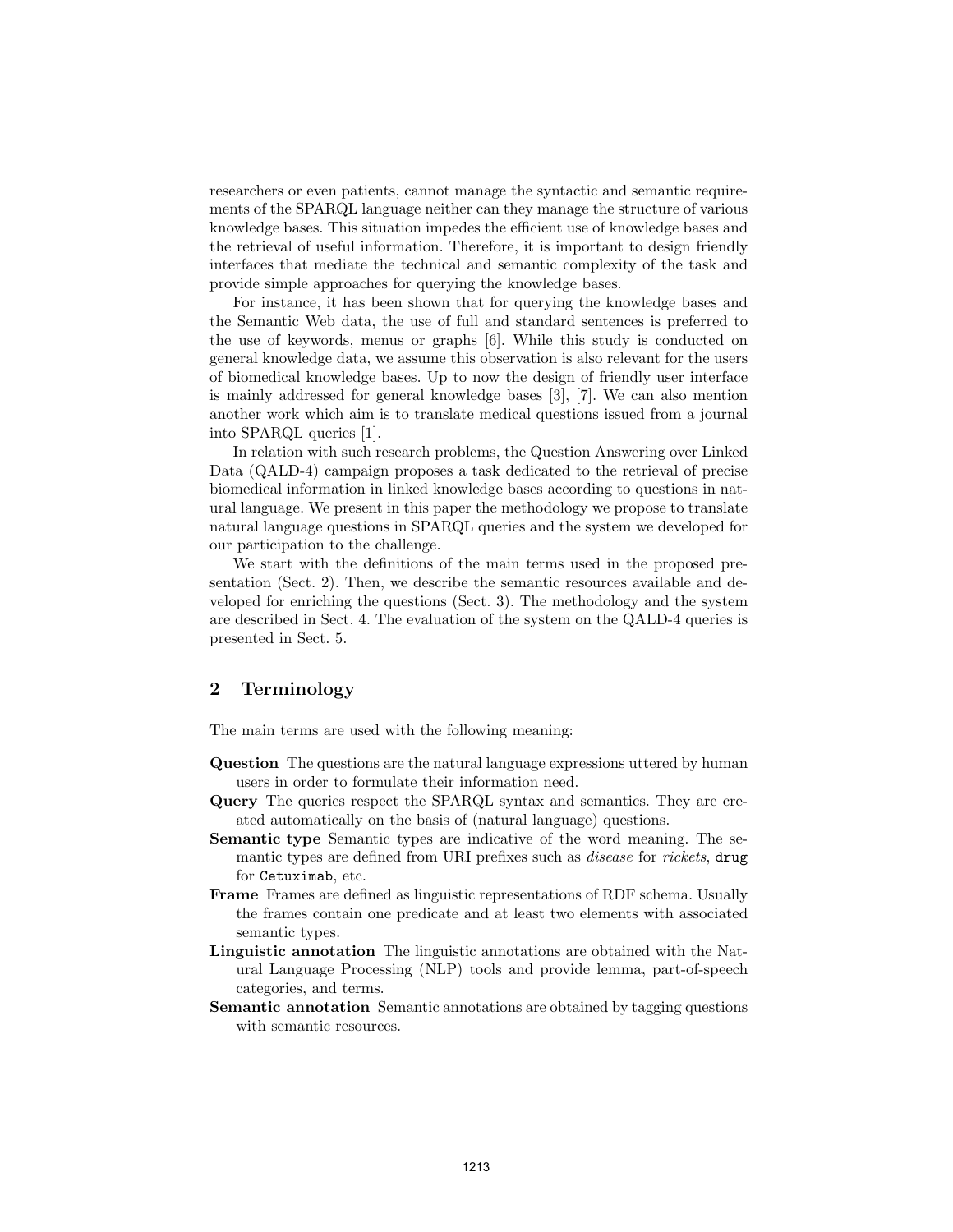The main challenge of the proposed work is to design the optimal methodology for an easy and reproducible rewriting of (natural language) questions in SPARQL queries.

# 3 Definition of the Semantic Resources

Some resources used are provided by the challenge organizers (Sect. 3.1), others are collected and built specifically for the challenge (Sect. 3.2) to support the method. We use these resources for rewriting the questions in queries.

#### 3.1 Resources Provided by the QALD Challenge

Three datasets are provided by the QALD challenge:

- $-$  Drugbank<sup>7</sup> is dedicated to drugs [11]. It merges chemical, pharmacological and pharmaceutical information from other available knowledge bases. We exploited the documentation<sup>8</sup> of this resource to define rewriting rules and regular expressions in our named entity recognizer.
- Diseasome<sup>9</sup> is dedicated to diseases and genes linked among them by known disorder/gene associations [5]. It provides a single framework with all known phenotypes and disease gene associations, indicating the common genetic origin of many diseases. We exploited the RDF triples and the documentation of the resource to define the rewriting rules.
- Sider<sup>10</sup> is dedicated to adverse drug effects  $[8]$ . It contains information on marketed medicines and their recorded adverse drug reactions. The information is extracted from public documents and package inserts. The available information includes side effect frequency, drug and side effect classifications as well as links to other information, for example drug-target relations.

The content of each resource is provided in a specific format: RDF triples subject predicate object, so that they encode the useful and usable frame elements.

#### 3.2 Resources Collected and Built for the QALD Challenge

On the basis of the RDF triples, we build frames from the RDF schema where the RDF predicate is the frame predicate, and subject and object of the RDF triples are the core frame elements. This also includes the OWL sameAs triples. Several types of frame entities are isolated:

– As indicated, subject, object and predicate become semantic entities. They may occur in questions: in this way, the frames are the main resource for rewriting questions in queries.

<sup>7</sup> http://www.drugbank.ca

<sup>8</sup> http://www.drugbank.ca/documentation

<sup>9</sup> http://diseasome.eu

<sup>10</sup> http://sideeffects.embl.de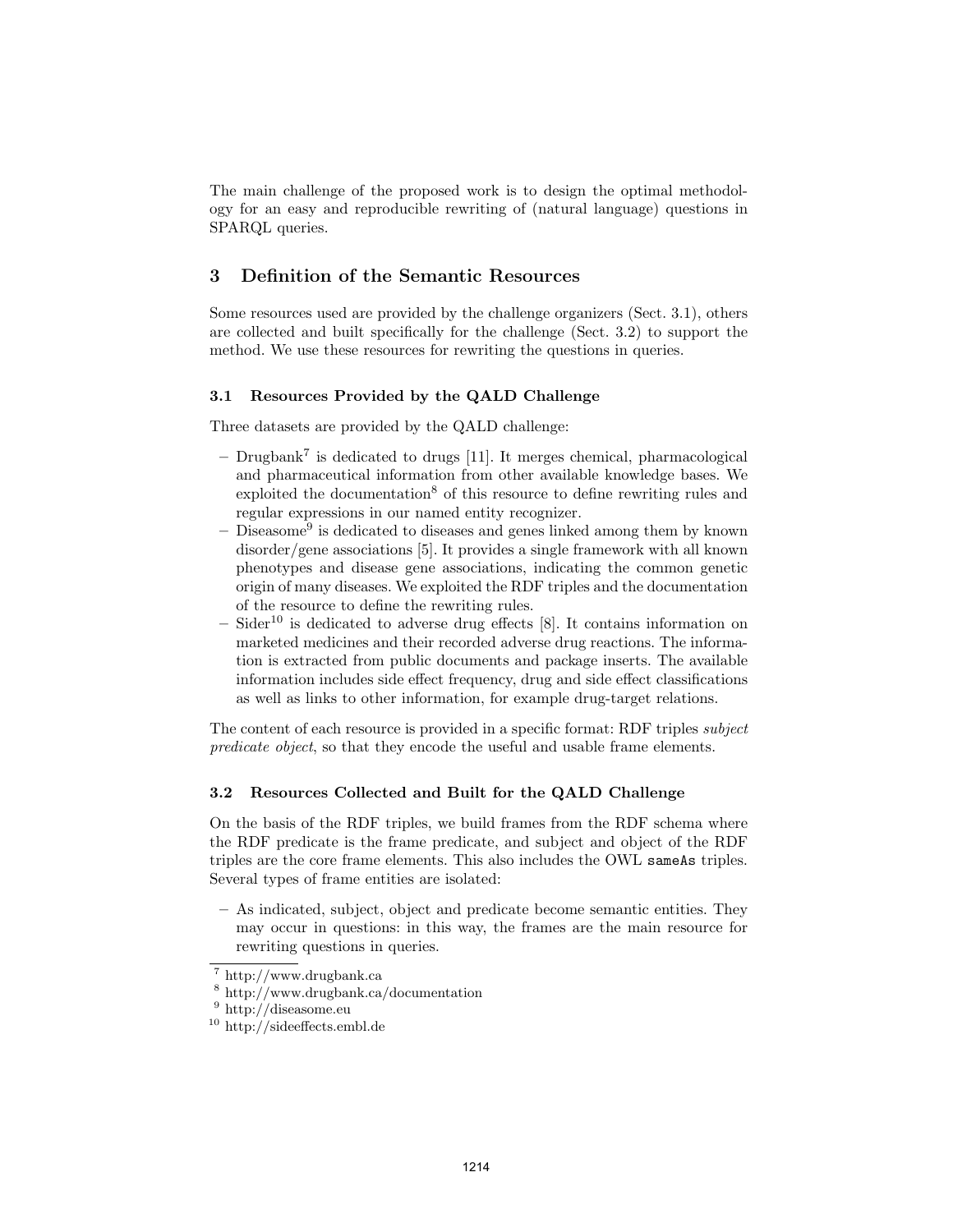- The vocabulary specific to questions is also built. It covers for instance aggregation operators, negation and types of questions.
- RDF literals, issued from named entity recognizer or term extractor, complete the resources. The RDF literals are detected with specifically designed automata that may rely on the source knowledge base documentation.

These entities are associated with the expected semantic type, which allows creating the queries and rewriting the RDF triples in the SPARQL queries. In that respect, we can consider IRI, strings, common datatype or regular expressions when literals are expected.

Most of the entities are considered and processed through their semantic type, although some ambiguous entities (e.g. interaction or class) are considered atomically. For these, the rewriting rules will be applied contextually to generate the semantic entities corresponding to the frames (see Sect. 4.2). When using the queries, the semantic types are variables and are used for connecting the edges of queries.

## 4 System Description

We design a four-step process based on NLP methods, semantic resources and RDF triple description (see Fig. 1):

- 1. We pre-process the questions in order to enrich them with linguistic and semantic information (Sect. 4.1).
- 2. We perform a question abstraction (Sect. 4.2).
- 3. We use the abstracted question to construct the corresponding SPARQL query representation (Sect. 4.3);
- 4. We generate the SPARQL query (Sect. 4.4).

The process is implemented as a module within the NLP platform Ogmios [4].

#### 4.1 Pre-processing

The pre-processing of the questions is the same for the training and test sets. The annotation of the questions consists in recognition of numerical values (such as numbers and solubility values), word segmentation, part-of-speech tagging and lemmatization of the words with TreeTagger [9]. Then, we apply the TermTagger Perl module<sup>11</sup> for identifying semantic entities, i.e. terms with associated semantic types. TermTagger exploits the semantic resources (see Sect. 3) to recognize semantic entities such as disease names, side effects, etc.

However, as we realized during our preliminary experiments on the training set, the coverage of the terminological entities that appear in questions is not sufficient. We also apply the term extractor  $Y_A T_F A^{12}$  [2] to improve the coverage of our method. The term extractor performs shallow parsing of the POS-tagged

<sup>11</sup> http://search.cpan.org/˜thhamon/Alvis-TermTagger/

 $12 \text{ http://search.cpan.org/~thhamon/Lingua-YaTeA)}$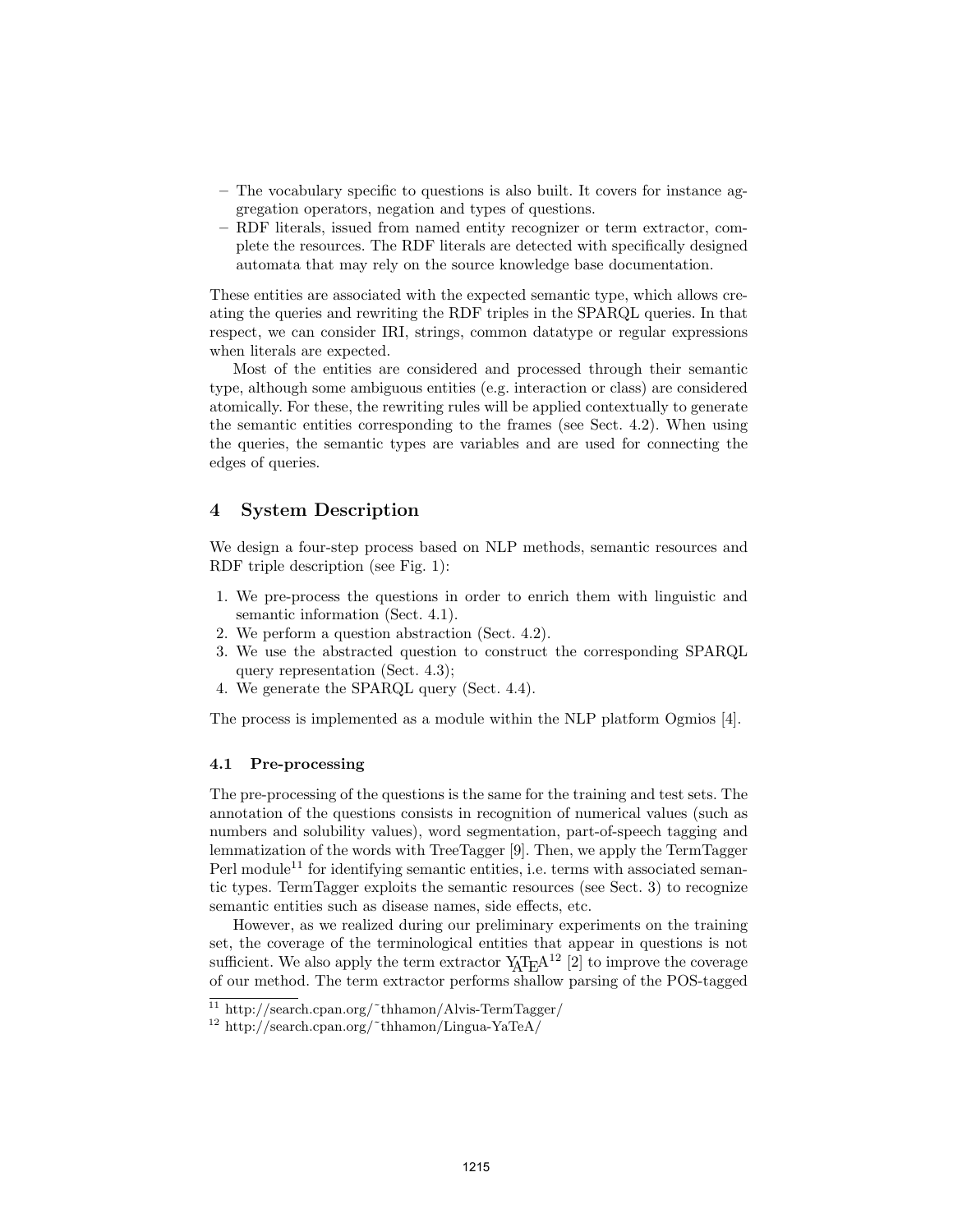

 ${\bf Fig. 1.}$  Architecture of the POMELO system (the processing steps are in yellow, the resources in blue)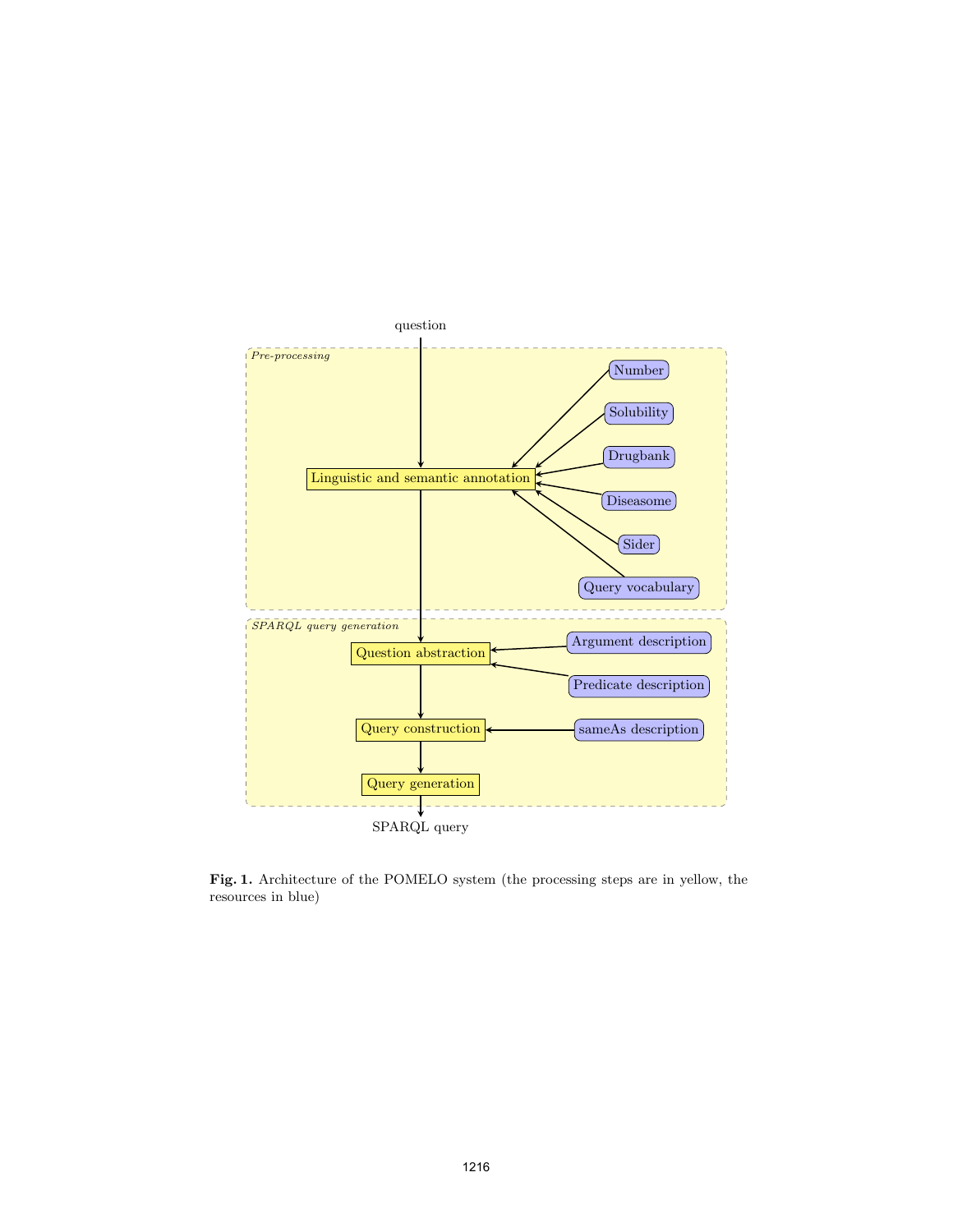and lemmatized text by chunking it according to syntactic frontiers (pronouns, and lemmatized text by chunking it according to syntactic frontiers (pronouns, conjugated verbs, typographic marks, etc.) in order to identify noun phrases. conjugated verbs, typographic marks, etc.) in order to identify noun phrases.<br>Then, parsing patterns<sup>13</sup> that take into account the morpho-syntactic variation, are recursively applied and provide parsed terminological entities, usually noun are recursively applied and provide parsed terminological entities, usually noun phrases relevant for the targeted domain. Each term is represented as a syntactic phrases relevant for the targeted domain. Each term is represented as a syntactic tree, and sub-terms are also considered as terms in the current configuration. No semantic types are associated to the terms extracted by  $Y_{\text{A}}T_{\text{E}}A$ . Figure 2<br>illustrates the linewistic and semantic approaching of a question illustrates the linguistic and semantic annotation of a question. illustrates the linguistic and semantic annotation of a question. nen, parsing patterns<sup>13</sup> that take into account the morpho-syntactic variation,

On the training step, we observed that the lemmatizer and POS-tagger Genia On the training step, we observed that the lemmatizer and POS-tagger Genia Tagger [10] performs a better lemmatization. However, we did not use it on the Tagger [10] performs a better lemmatization. However, we did not use it on the test set because it is time consuming. test set because it is time consuming.



Fig. 2. Example of question pre-processing (question  $\#22$  of the test set). The blue boxes represent the word and semantic entites. The subscript texts are the Part-of-boxes represent the word and semantic entites. The subscript texts are the Part-of-Speech tags and the bracketed subscript texts are the semantic types associated to the Speech tags and the bracketed subscript texts are the semantic types associated to the semantic entities. semantic entities.

#### 4.2 Question Abstraction 4.2 Question Abstraction

This step aims at identifying the relevant elements within the questions and This step aims at identifying the relevant elements within the questions and building the representation of these elements. At this step, we use the linguistic building the representation of these elements. At this step, we use the linguistic and semantic annotations associated to the question words in the previous step. and semantic annotations associated to the question words in the previous step.

Before the identification of relevant elements, the disambiguation of the an-Before the identification of relevant elements, the disambiguation of the annotations is carried out with rewriting rules. Indeed, the annotated semantic entities may receive conflicting or concurrent semantic types, while the postprocessing permits to select those entities and semantic types that may useful processing permits to select those entities and semantic types that may useful for the next steps. For instance, we keep larger terms which do not include other for the next steps. For instance, we keep larger terms which do not include other semantic entities. semantic entities.

Thus, we defined rewriting rules in order to modify or delete the semantic Thus, we defined rewriting rules in order to modify or delete the semantic type associated with an entity according to the context. Other rules may also type associated with an entity according to the context. Other rules may also modify or delete the entity according to the context. For instance, the seman-modify or delete the entity according to the context. For instance, the semantic entity interaction has to be rewritten in interactionDrug1 if its context contains mention of drug, but it has to be rewritten in foodInteraction if its contains mention of drug, but it has to be rewritten in foodInteraction if its context contains a term with the semantic type food. On the whole, we defined 44 contextual rewriting rules based on the vocabulary used in the questions and 44 contextual rewriting rules based on the vocabulary used in the questions and

<sup>&</sup>lt;sup>13</sup> We use the parsing patterns provided in the default configuration of the term extractor. These patterns have been previously manually defined and reflect basic syntactic tor. These patterns have been previously manually defined and reflect basic syntactic dependency in terminological entities. dependency in terminological entities.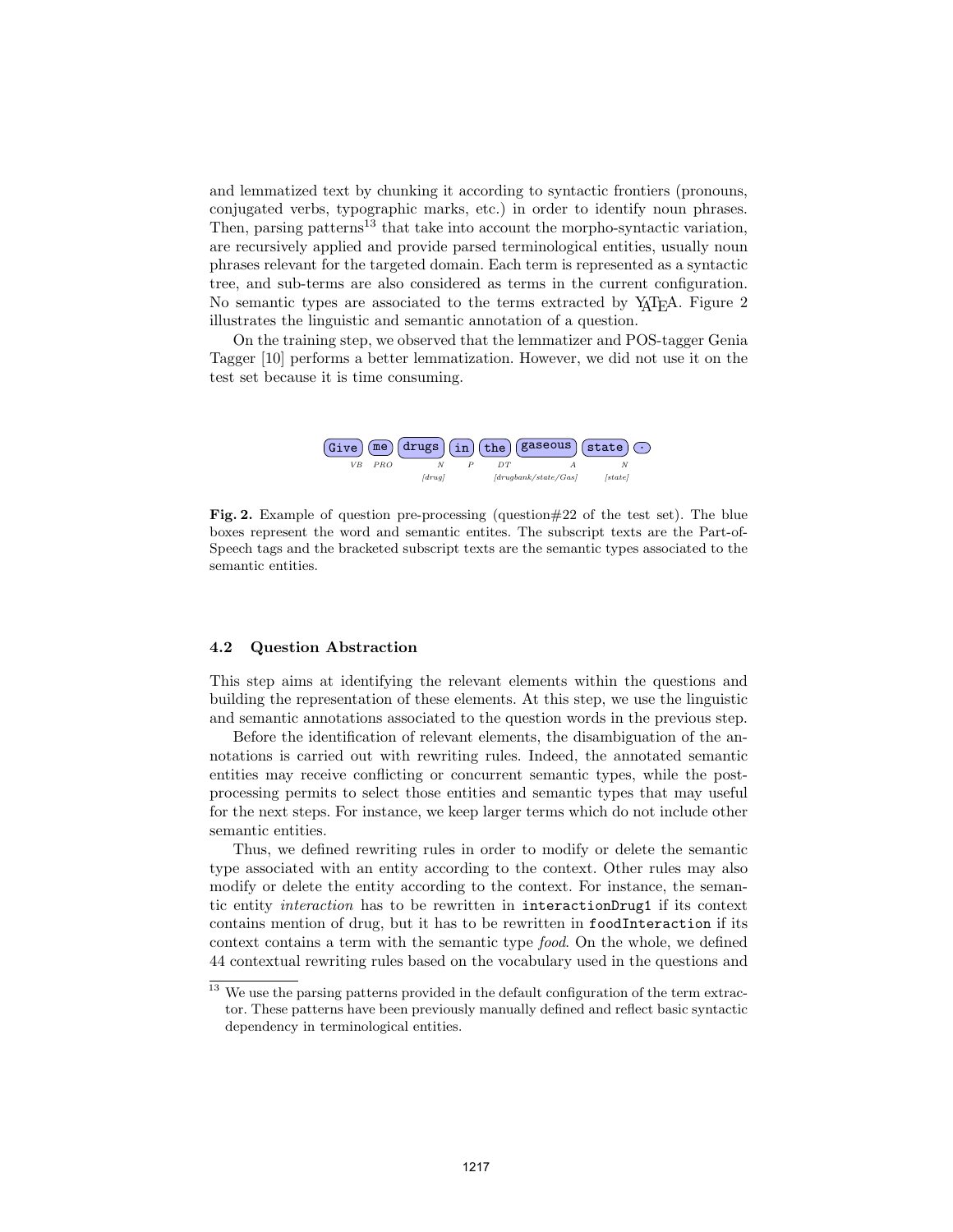on the documentation of knowledge bases, mainly the one from  $Drugbank^{14}$ . Besides the rewriting rules, additional disambiguation of the annotations is also performed during the query construction step when the arguments of the predicate are connected by selecting the correct semantic types.

For performing the abstraction of questions, we identify information related to the query structure:

- 1. Definition of the Result form: the question is scanned for identifying words expressing the negation, e.g. no, and its scope, the aggregation operation on the results, e.g. number for count, mean for avg or higher for max, and specific result form such as boolean queries (ASK). The information concerning the presence of the negation and aggregation operators or of specific result form is recorded in data structures to be used at the end of the *query* construction step or during the query generation step.
- 2. Identification of the Question topic: we consider the first semantic entity with a given expected semantic type to be the question topic. The expected semantic types are those provided by the RDF subjects and objects in the Drugbank, Diseasome and Sider. This information will be used during the query construction step.
- 3. Identification of Predicate and Argument: according to our internal framebased representation of the three resources, the potential predicates, subjects and objects are identified among the semantic entities and described into a symbol table.<sup>15</sup> At this step, the subjects and objects are fully described in the symbol table. Concerning the predicates, only the semantic types of their arguments are instantiated in the symbol table within the RDF schema. The subjects and objects can be URI, RDF typed literals (numerical values or strings) and extracted terms (these are considered as elements of regular expressions).

Figure 3 presents the abstraction of the question 22 of the test set.

#### 4.3 Query Construction

The objective of the *query construction* step is to connect previously identified elements and to build the SPARQL graph pattern (introduced by the keyword WHERE). Thus, the symbols of the predicate arguments are instantiated by either URI associated with the subjects and objects, variables, numerical values or strings.

For each question, we perform several connections:

<sup>14</sup> http://www.drugbank.ca/documentation

<sup>&</sup>lt;sup>15</sup> Similarly to a compiler, RDF schema of the predicates and semantic types of their arguments are considered as entries of the symbol table. Information associated with the symbols (inflected and lemmatized form of the word or term, corresponding SPARQL type of the symbol, semantic types of the arguments, indicators of the use of the symbol as object or subject of a predicate, etc.) are recorded in a data structure.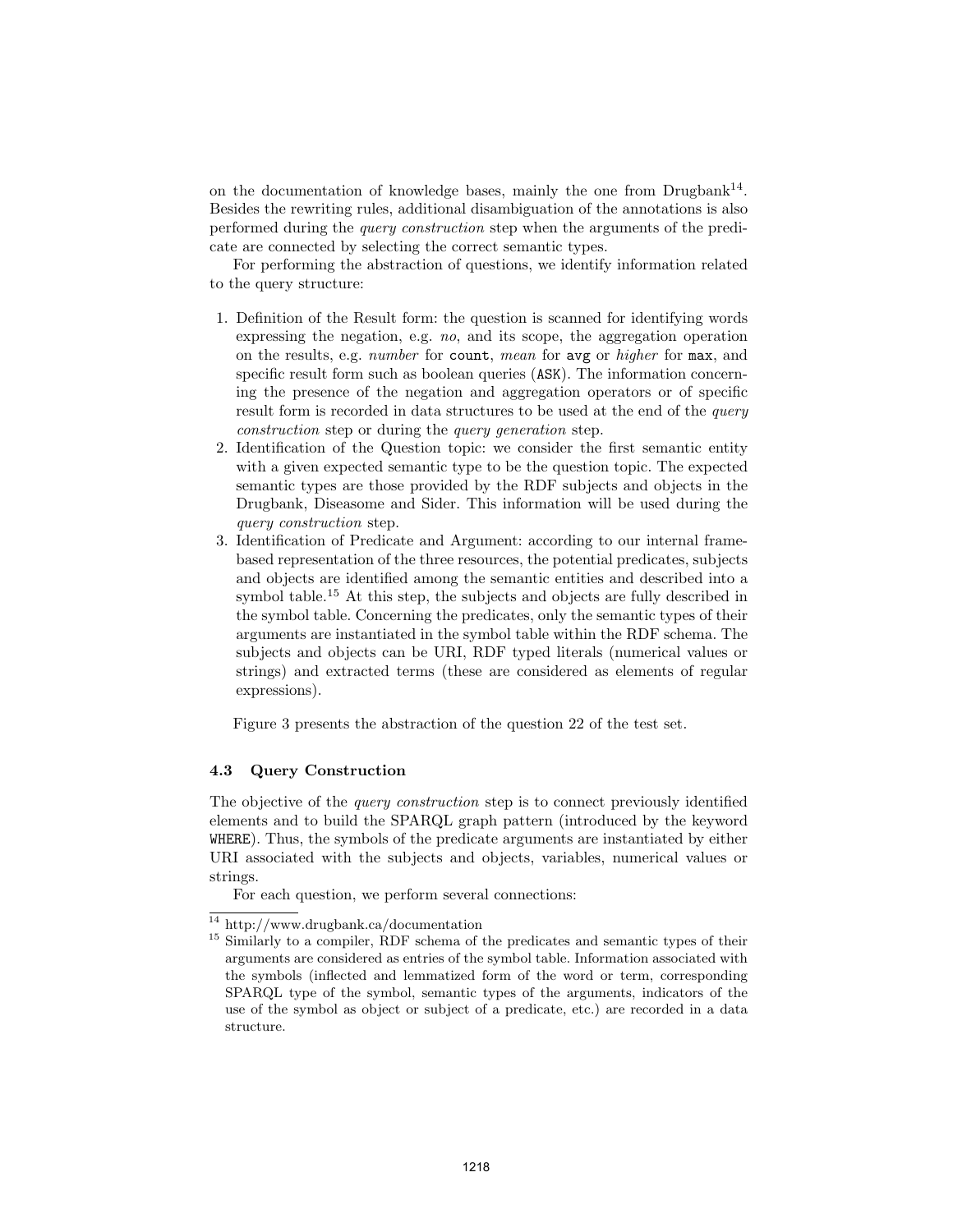| Agregation operator: |                                       |  |  |  |
|----------------------|---------------------------------------|--|--|--|
| Question topic:      | $drug$ (sider/drugs)                  |  |  |  |
| Predicates:          | Frame                                 |  |  |  |
|                      | drugbank/drugs state STRING           |  |  |  |
| Arguments:           | Word SPARQL type<br>Semantic type     |  |  |  |
|                      | drugbank/state/Gas gaseous STRING/Gas |  |  |  |

Fig. 3. Example of question abstraction (question#22 of the test set)

- 1. The question topic is connected to the predicate(s). A variable is associated with the question topic and the predicate arguments that matched the semantic type of the question topic. Note that at the end of this stage, the question topic may remain non-associated with any predicate;
- 2. The predicate arguments are connected to the subjects and objects identified during the question abstraction: they concern elements referring to URI;
- 3. The predicates are connected between them through their subjects and objects. The connection between two predicates is then represented by a variable;
- 4. The predicates from different datasets are connected. We use the sameAs description to identify URI referring to the same element. New variables are defined to connect two predicates;
- 5. The remaining question topic is connected to arguments of the sameAs predicate;
- 6. The arguments are connected to the string type to extracted terms annotated in the question. We assume these arguments will be related to the string matching operator REGEX. Thus, terms are considered as string expressions.

At this point, the predicate arguments which remain unassociated are replaced by new variables in order to avoid empty literals. Finally, the negation operator is processed: the predicates are marked as negated and the arguments within the negation scope are included in a new predicate  $\texttt{rdf:type}$  if required.

At this stage, the question is fully translated into data structures representing the SPARQL query. Figure 4 illustrates the construction of the query corresponding to the question 22 of the test set.

| Agregation operator: |                                       |                  |  |
|----------------------|---------------------------------------|------------------|--|
| Question topic:      | ?v0                                   |                  |  |
| Predicates:          | Frame                                 |                  |  |
|                      | $?v0$ state STRING/Gas                |                  |  |
| Arguments:           | Semantic type                         | Word SPARQL type |  |
|                      | drugbank/state/Gas gaseous STRING/Gas |                  |  |

Fig. 4. Example of query construction (question#22 of the test set)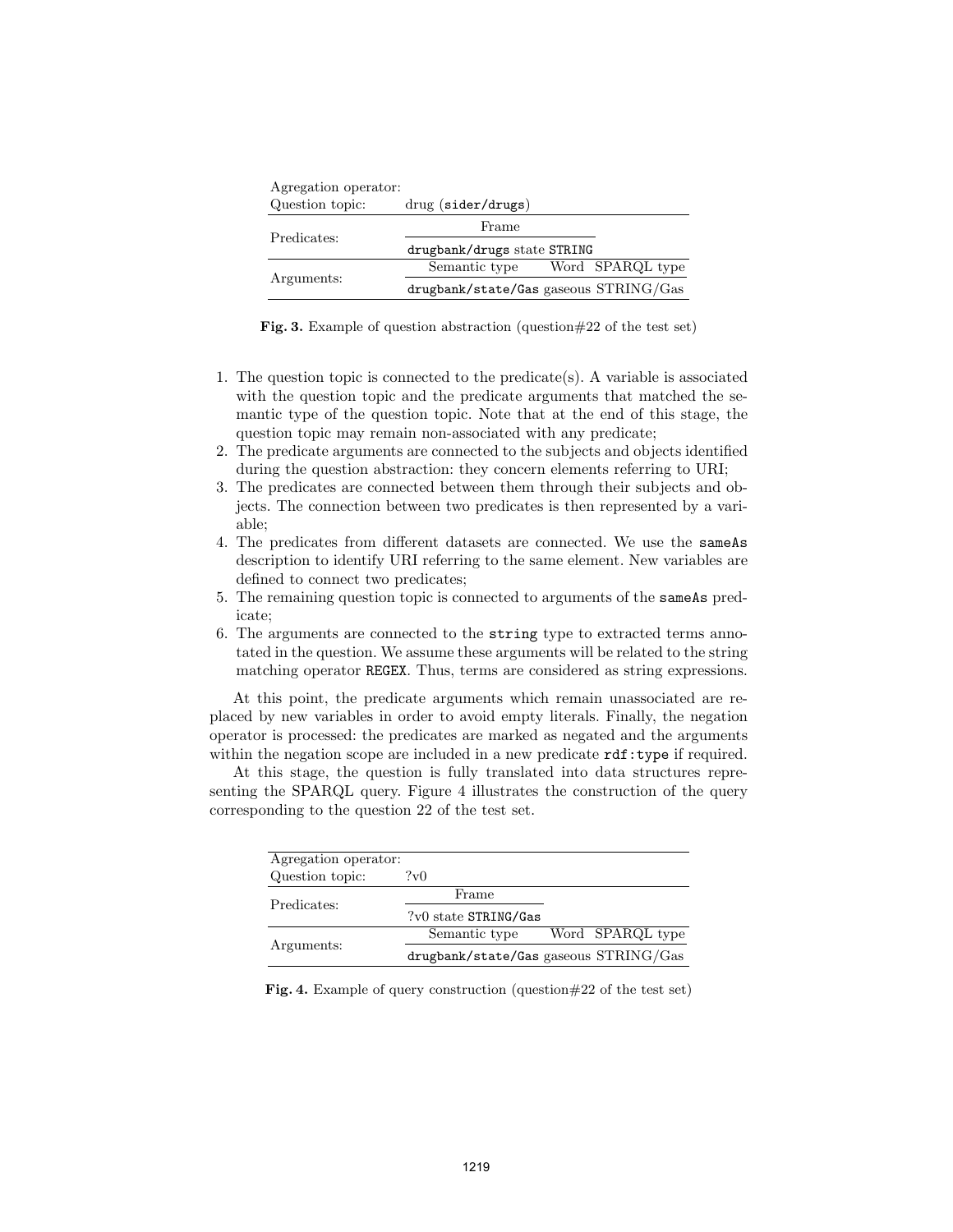#### 4.4 Query Generation

This final step aims at generating the SPARQL query string based on the data structures built during the *query construction* step. The output of this step is the string corresponding to the SPARQL query. It is composed of two parts:

- 1. The generation of the result form which takes into account the expected type of the result form (ASK or SELECT), the presence of aggregation operators and the variable associated to the question topic;
- 2. The generation of the graph pattern. Basically, the part of the query generation consists in generating the strings representing each RDF triple and filter if predicates are negated. But when aggregation operators are used, we also need to recursively generate sub-queries computing the subsets of expressions, before their aggregation.

The SPARQL queries have been submitted without retrieving the answers. We let this task to the evaluation tool. Figure 5 presents the generated query which corresponds to the question 22 of the test set.

```
SELECT DISTINCT ?v0
WHERE {
?v0 <http://www4.wiwiss.fu-berlin.de/drugbank/resource/drugbank/state> "Gas".
}
```
Fig. 5. Example of query generation (question#22 of the test set)

#### 5 Results

#### 5.1 Evaluation Metrics

The automatically generated SPARQL queries are evaluated with the online evaluation tool<sup>16</sup>. The answer of each query q is compared with the gold standard. The evaluation measures (F-measure, precision and recall) are computed. The system results are evaluated with macro-measures. The challenge provides 25 questions for the training and 25 questions for the test.

#### 5.2 Global Results

In Tab. 1, we present the overall results on the training and test sets. Our system was ranked 2nd out of 3 submissions. We can observe that our results are similar for these two sets of queries (training and test sets).

We can observe that in both cases, for 19 questions, the system exactly provides the expected answers. For 4 questions from the training set and 3 questions from the test set, we obtain partial answers. In the training set, 2 questions receive no answer while in the test set, we have 3 such questions.

<sup>&</sup>lt;sup>16</sup> http://greententacle.techfak.uni-bielefeld.de/~cunger/qald/index.php?x=evaltool&q=4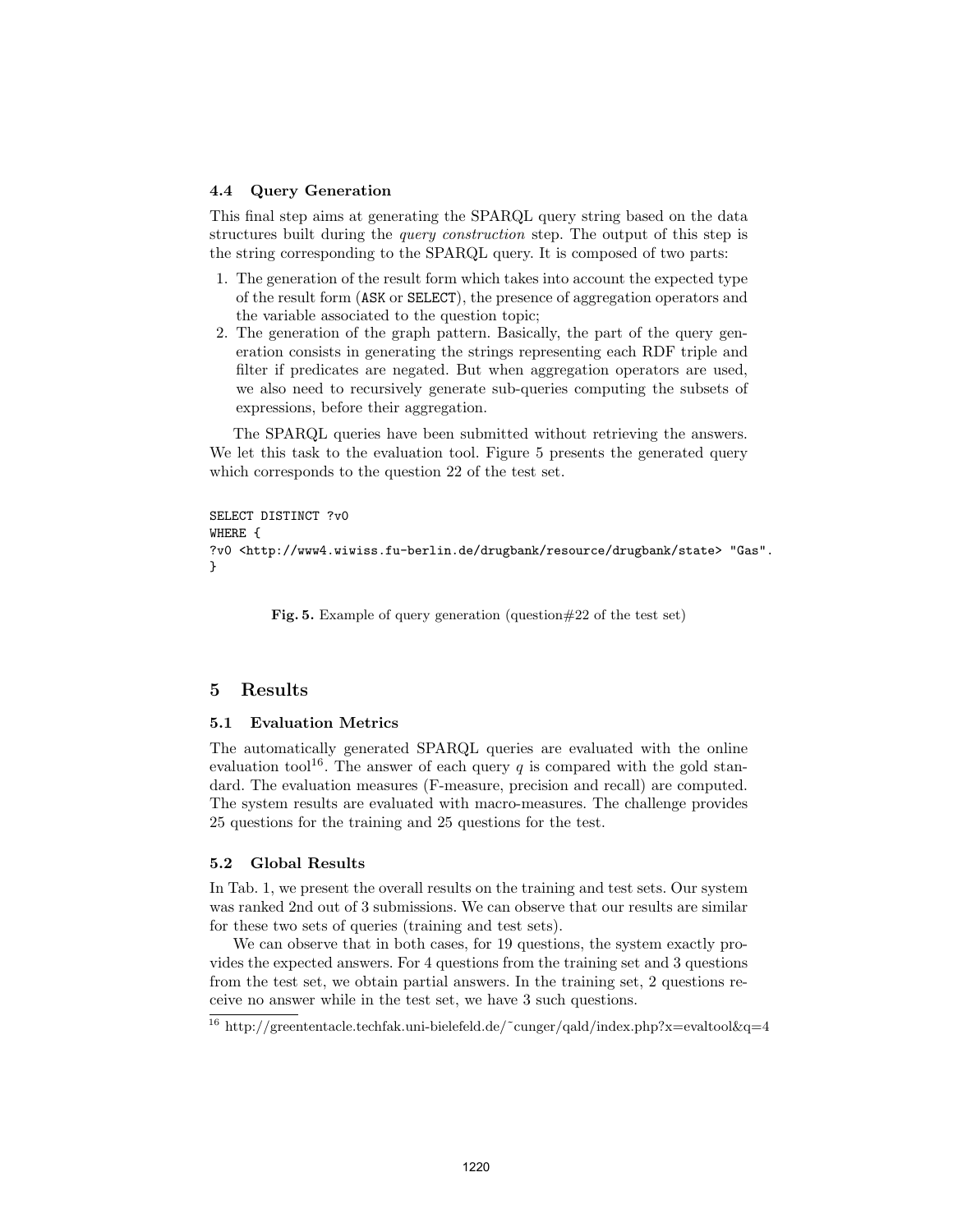Table 1. Results on the training set and the test set

|          |      |      | query set Recall Precision F-measure |
|----------|------|------|--------------------------------------|
| Training | 0.87 | 0.83 | 0.85                                 |
| Test     | 0.87 | 0.82 | 0.85                                 |

Error Analysis To our opinion, the reference SPARQL query for the question 19 of the training set is not correct: the expected result of the question is a list of drugs, while the reference SPARQL query returns a list of diseases. On the test set, we can propose two observations on the limitations of our system:

- In question  $1$ ,<sup>17</sup> the contextual rewriting rules cannot be correctly applied because the semantic entity (gene ... associated) is discontinued;
- $-$  In question 18,<sup>18</sup> the system correctly detects the semantic entities and the predicates, including the sameAs predicate. The remaining problem is that the system assumes that the sameAs predicate is reflexive while in the resources provided, the instances of this predicate do not encode the reflexivity of the relation.



Fig. 6. performance per sub-step for each question of the test set.

#### 5.3 System Performance

We analyzed the system performance on a standard computer (2.7GHz dual-core CPU and 4 Gb of memory). Figure 6 presents the running time for each query ac-

 $17$  Which genes are associated with Endothelin receptor type B?

<sup>&</sup>lt;sup>18</sup> List the number of distinct side-effects of drugs which target genes whose general function involves cell division.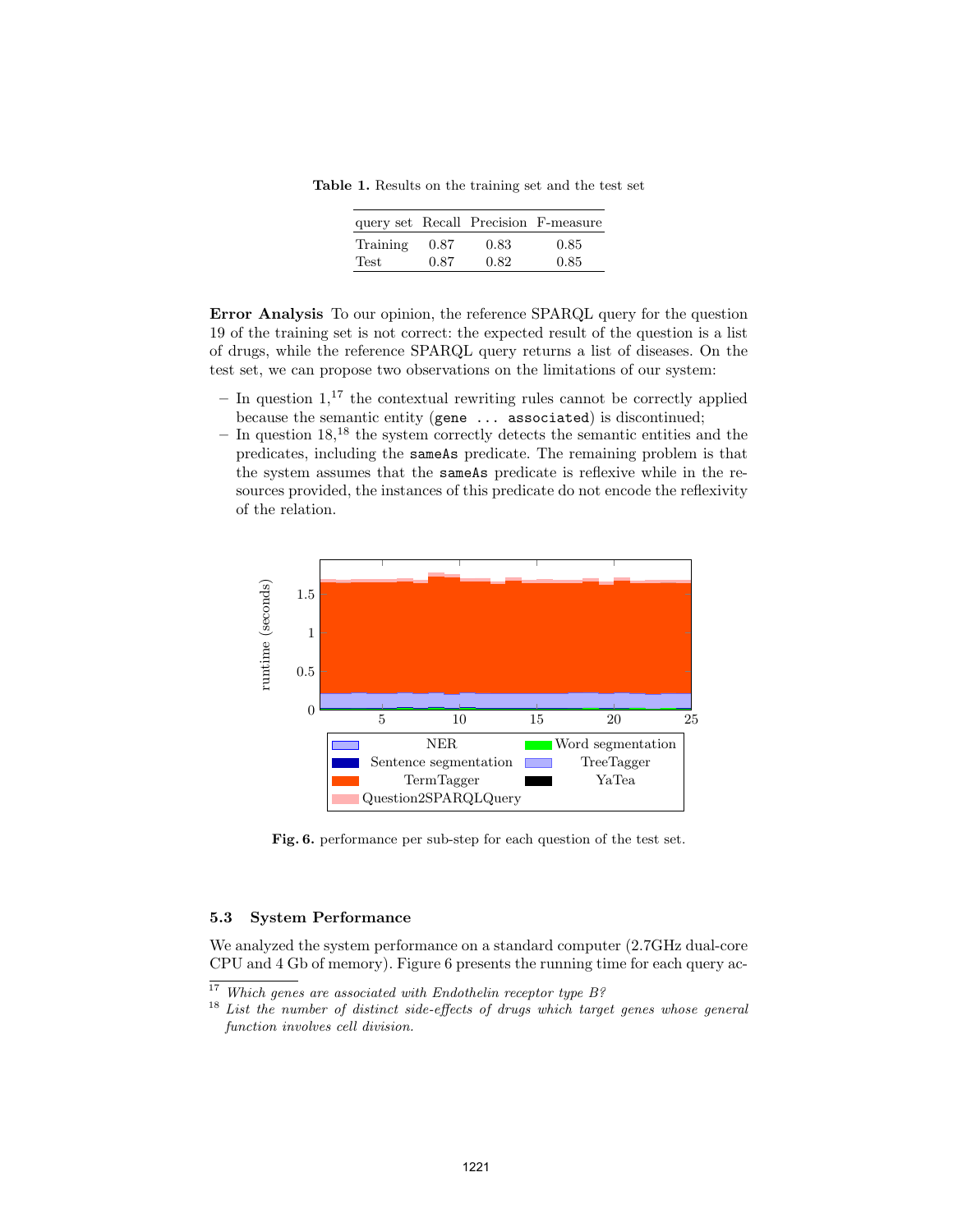cording to the pre-processing sub-steps (named entity recognition, word and sentence segmentation, POS tagging, semantic entity tagging and term extraction) and the question translation into SPARQL queries (Question2SPARQLQuery). Most of the processing time is dedicated to the TermTagger which aims at recognizing the semantic entities. With the internal Ogmios processing (i.e. mainly the input/output), each question is processed in 1.94 seconds on the average on the training set and 1.97 seconds on the average on the test set.

Figure 7 shows the overall system performance according to the number of questions to process. The time needed for processing all the questions is higher on the test set. The variation of running time between processing one question and the whole set of questions is less than one second on the training set and a little more than one second on the test set. We assume the difference is due to the higher complexity of the questions in the test set.



Fig. 7. System performance for an increasing number of questions issued from the test set.

## 6 Conclusion

We proposed a four-step process based on Natural Language Processing methods, semantic resources and RDF triples description. The system achieves good performance with 0.85 F-measure on the test set of 25 questions. It is ranked 2nd out of 3 submissions. Further work includes optimization of the running time for the question processing and the extension of the SPARQL syntax by taking into account the operators on collections of sets. We also plan to investigate the integration of other biomedical resources such as Dailymed or RxNorm, and the use of the developped system for the text mining applications.